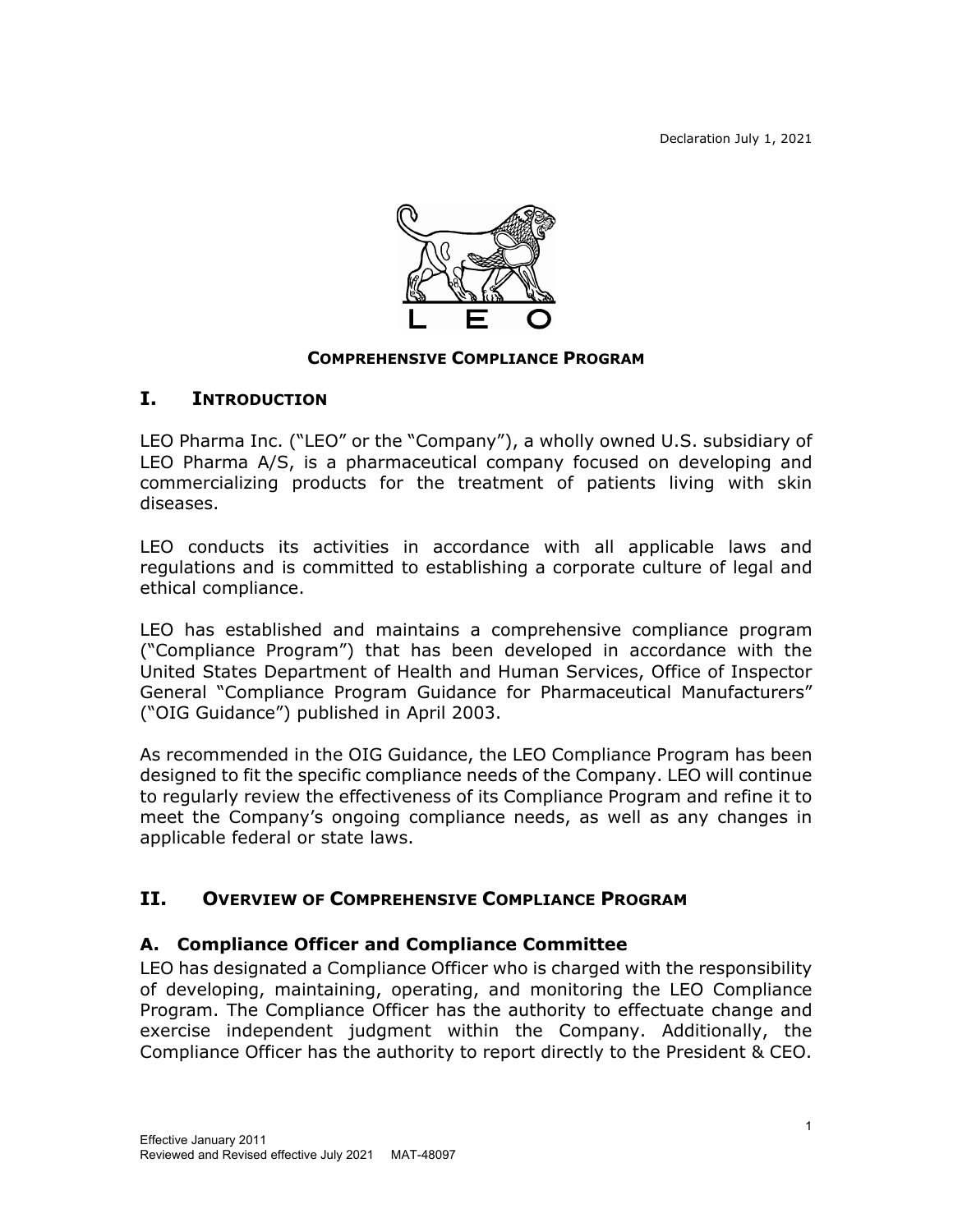LEO has also established a Compliance Committee comprised of senior management personnel from a variety of business units. The Compliance Committee advises and assists the Compliance Officer in the creation, updating, and implementation of the Compliance Program.

## **B. Written Policies and Procedures**

As part of its Compliance Program, LEO has established a code of conduct consistent with the OIG Guidance, which provides instruction on the principles to which all LEO directors, officers, employees, independent contractors, and agents must adhere. In addition, LEO has adopted policies, procedures, and guidelines consistent with the Pharmaceutical Research and Manufacturers of America "Code on Interactions with Healthcare Professionals" (the "PhRMA Code" effective January 2009, revised September 2019), along with the Statement on Application of PhRMA Code Section 2 During Emergency Periods (effective June 30, 2020 to address the COVID-19 pandemic). These policies reflect the Company's commitment to compliance with federal and state law. LEO reviews its policies and procedures on a routine basis and revises them as necessary to meet the changing requirements imposed by law.

# **C. Effective Training and Education**

Training and education are critical components of the LEO Compliance Program. LEO requires regular compliance training for all applicable directors, officers, employees, independent contractors, and agents on LEO policies and procedures. LEO regularly reviews and updates its training program to ensure the program reflects the most current and meaningful education on Company policies and procedures and applicable federal and state laws.

## **D. Effective Lines of Communication**

LEO maintains an open-door policy to encourage open dialogue about compliance questions and concerns. LEO personnel may discuss issues, concerns, problems, and suggestions with their immediate supervisor or with the Compliance Officer. In addition, LEO personnel may also report questions and concerns anonymously via the LEO Hotline, which is available 24 hours a day, 7 days a week, 365 days per year. Individuals may make good faith reports of known or suspected violations without fear of reprisal. Retaliation against any individual who makes a good faith report of a known or suspected violation is strictly prohibited under Company policy.

# **E. Monitoring and Auditing**

Internal monitoring and auditing techniques are vital parts of the LEO Compliance Program. Effective monitoring can provide LEO with the ability to detect and prevent deviations that can potentially affect Company compliance goals. Accordingly, LEO routinely monitors its policies and procedures to evaluate whether they adequately address risk areas and personnel compliance with Company policies and procedures and federal and state law. Additionally, LEO personnel, at all levels, are responsible for reporting potential compliance issues of which they become aware.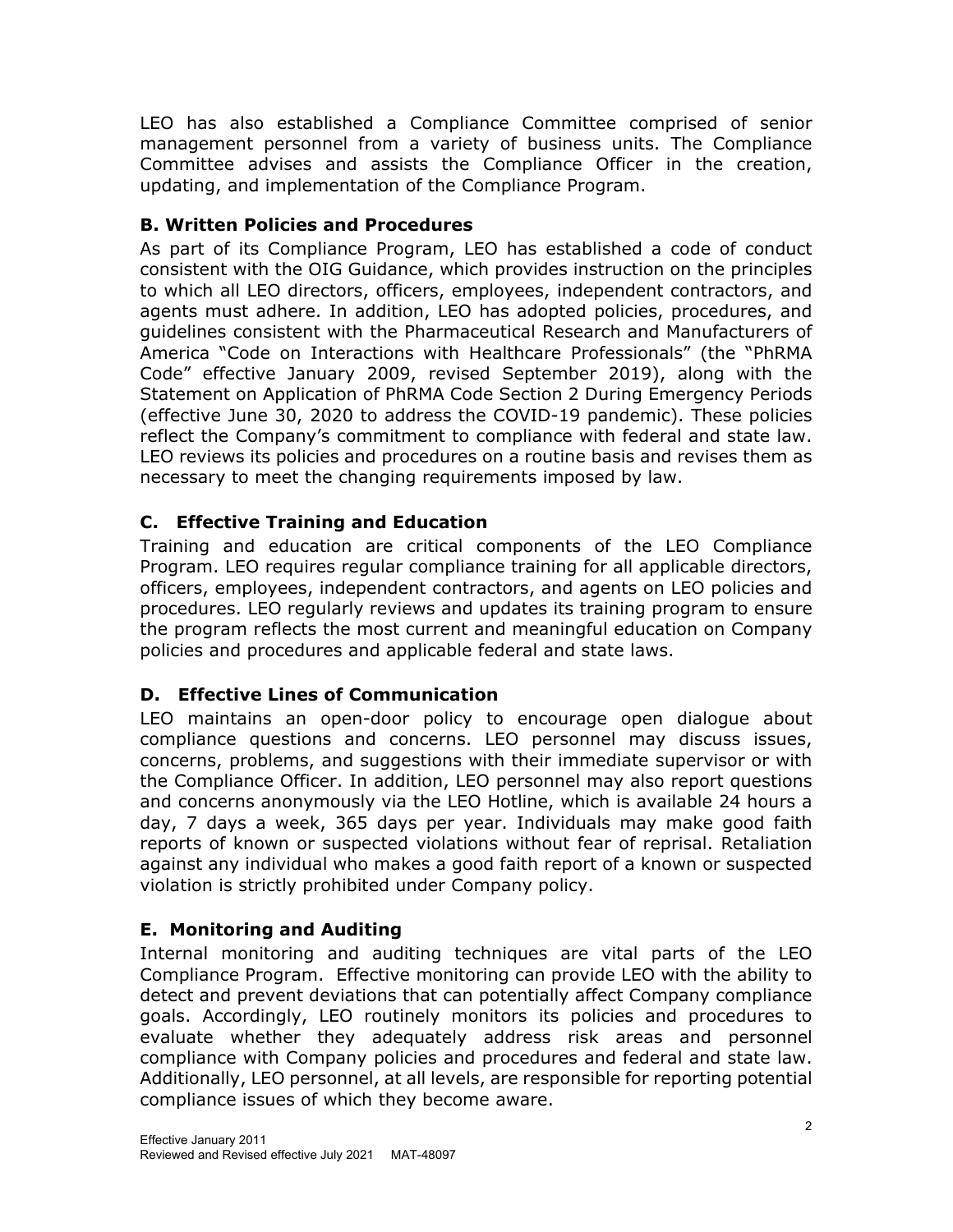#### **F. Disciplinary Guidelines**

The LEO Compliance Program supports prompt response and appropriate corrective action for any detected compliance violations. It is expected that any compliance concerns received by the Compliance Officer or LEO management will be reviewed carefully, investigated in a timely manner, and result in appropriate corrective action and preventive measures to ensure the integrity of the Compliance Program. In addition, when appropriate, a compliance report may be provided to the relevant authorities.

Personnel who violate LEO policies and procedures, applicable state and federal laws, or both, may be subject to disciplinary action, up to and including termination, as determined on a case-by-case basis.

## **III. STATEMENT OF ANNUAL AGGREGATED LIMIT**

In accordance with the requirements of California Health & Safety Code § 119402, LEO has set a specific annual dollar limit on "gifts, promotional items or activities" that may be provided to medical or health professionals within California. LEO has determined that the annual aggregate limit on covered promotional expenditures is \$2000 per covered medical or health professional per year.

This figure represents an upper limit, not a spending goal. Not included in the internal spending limit are any items that are exempt as provided by California law. In setting this limit, LEO has taken into account the size of the Company and product portfolio. As the size of the Company and product portfolio changes, LEO may revise its annual aggregate limit.

#### **IV. DECLARATION OF COMPLIANCE**

Based on its good faith understanding of the California requirements, as of the date of this declaration, LEO declares that to the best of its knowledge, information, and belief it is in compliance with its Compliance Program and the California Health & Safety Code §§ 119400-119402.

LEO also declares that the structure of its Compliance Program and the guidelines enunciated in LEO policies regarding applicable interactions with medical or health professionals incorporate the principles articulated in the OIG Guidance and the updated PhRMA Code (effective January 2009, revised September 2019, and amended June 2020).

LEO has developed and implemented elements of its Compliance Program to address certain unique issues raised by the California law and will continue to refine these compliance elements as necessary. As appropriate and in accordance with the law, LEO will amend and update its policies, guidelines, and procedures and this statement to assure compliance.